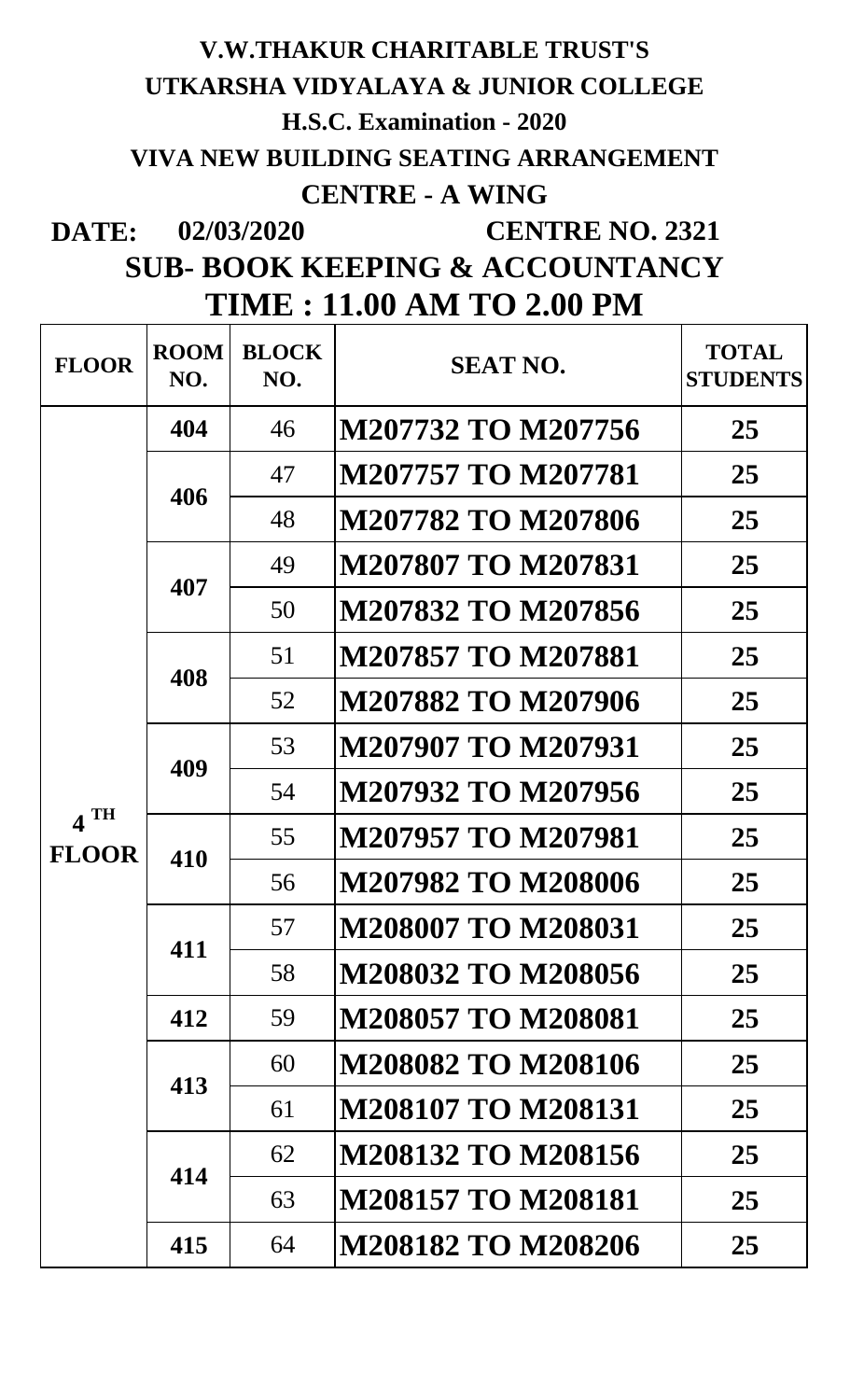| <b>FLOOR</b>      | <b>ROOM</b><br>NO. | <b>BLOCK NO.</b> | <b>SEAT NO.</b>           | <b>TOTAL</b><br><b>STUDENTS</b> |
|-------------------|--------------------|------------------|---------------------------|---------------------------------|
|                   | 502                | 65               | <b>M208207 TO M208231</b> | 25                              |
|                   |                    | 66               | M208232 TO M208256        | 25                              |
|                   | 503                | 67               | <b>M208257 TO M208281</b> | 25                              |
|                   |                    | 68               | M208282 TO M208306        | 25                              |
| 5 <sup>TH</sup>   | 512                | 69               | M208307 TO M208331        | 25                              |
| <b>FLOOR</b>      | 513                | 70               | M208332 TO M208356        | 25                              |
|                   |                    | 71               | M208357 TO M208381        | 25                              |
|                   | 514                | 72               | M208382 TO M208406        | 25                              |
|                   |                    | 73               | M208407 TO M208431        | 25                              |
|                   | 515                | 74               | M208432 TO M208456        | 25                              |
|                   | <b>ROOM</b>        | <b>BLOCK</b>     |                           | <b>TOTAL</b>                    |
| <b>FLOOR</b>      | NO.                | NO.              | <b>SEAT NO.</b>           | <b>STUDENTS</b>                 |
|                   | 602                | 75               | M208457 TO M208481        | 25                              |
|                   |                    | 76               | M208482 TO M208506        | 25                              |
|                   | 603                | 77               | M208507 TO M208531        | 25                              |
|                   |                    | 78               | M208532 TO M208556        | 25                              |
|                   | 604                | 79               | M208557 TO M208581        | 25                              |
| $6$ <sup>TH</sup> |                    | 80               | M208582 TO M208606        | 25                              |
| <b>FLOO</b>       | 606                | 81               | M208607 TO M208631        | 25                              |
| $\mathbf R$       |                    | 82               | M208632 TO M208656        | 25                              |
|                   | 607                | 83               | <b>M208657 TO M208681</b> | 25                              |
|                   |                    | 84               | M208682 TO M208706        | 25                              |
|                   | 608                | 85               | M208707 TO M208731        | 25                              |
|                   |                    | 86               | M208732 TO M208756        | 25                              |
|                   | 609                | 87               | <b>M208757 TO M208781</b> | 25                              |
|                   |                    | 88               | M208782 TO M208806        | 25                              |
| <b>FLOOR</b>      | <b>ROOM</b>        | <b>BLOCK</b>     | <b>SEAT NO.</b>           | <b>TOTAL</b>                    |
|                   | NO.                | NO.              |                           | <b>STUDENTS</b>                 |
|                   | 702<br>703<br>704  | 89               | M208807 TO M208831        | 25                              |
|                   |                    | 90               | M208832 TO M208856        | 25                              |
|                   |                    | 91               | M208857 TO M208881        | 25                              |
| <b>TH</b>         |                    | 92               | M208882 TO M208906        | 25                              |
|                   |                    | 93               | M208907 TO M208931        | 25                              |
|                   |                    | 94               | M208932 TO M208956        | 25                              |